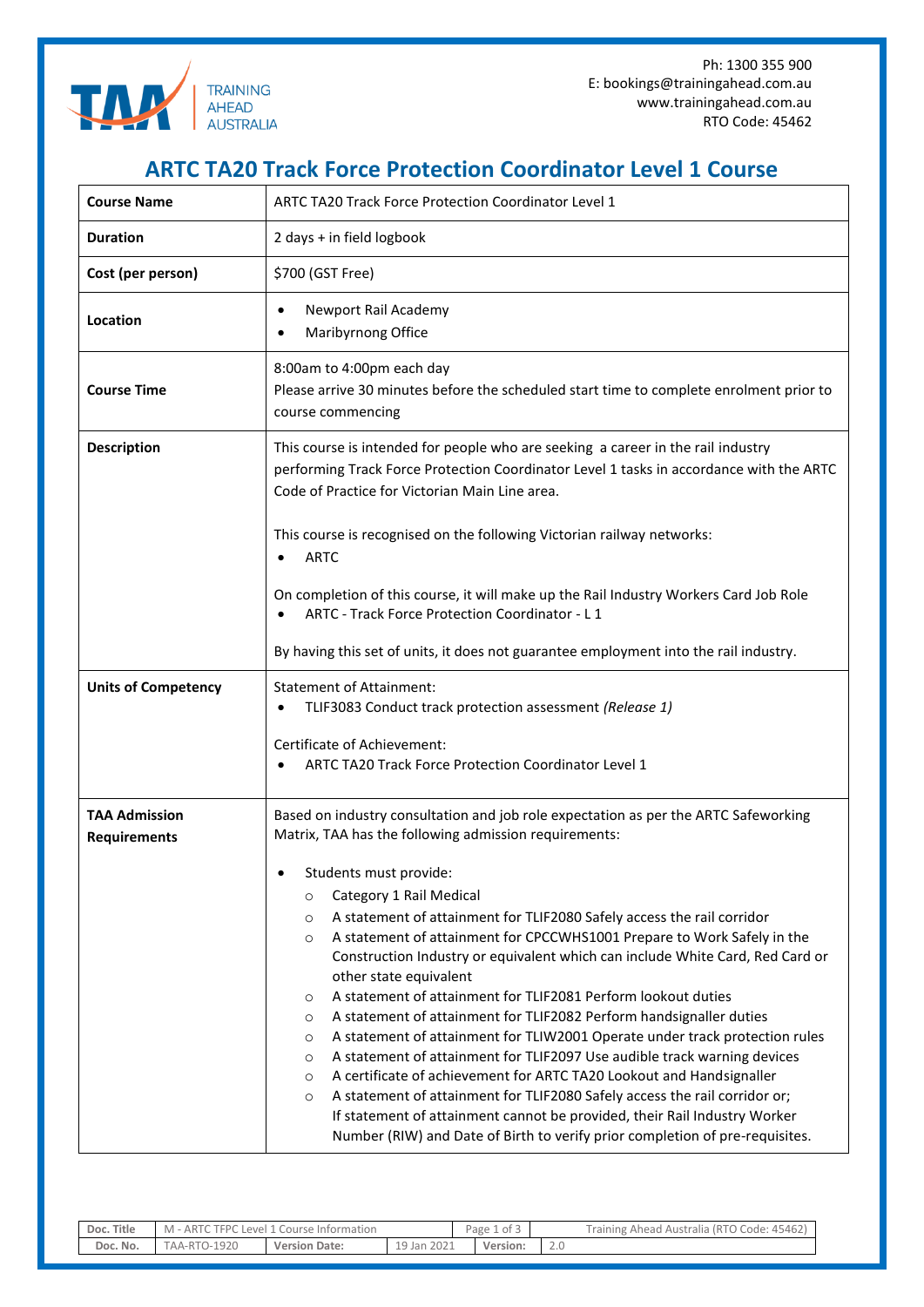|                                                 | Ph: 1300 355 900                                                                                                                                                |  |  |  |  |  |  |  |
|-------------------------------------------------|-----------------------------------------------------------------------------------------------------------------------------------------------------------------|--|--|--|--|--|--|--|
| <b>TRAINING</b>                                 | E: bookings@trainingahead.com.au                                                                                                                                |  |  |  |  |  |  |  |
| <b>AHEAD</b>                                    | www.trainingahead.com.au                                                                                                                                        |  |  |  |  |  |  |  |
| <b>AUSTRALIA</b>                                | RTO Code: 45462                                                                                                                                                 |  |  |  |  |  |  |  |
|                                                 | Students are required to organise with an employer to complete the infield logbook<br>hours with. TAA does not organise work placement.                         |  |  |  |  |  |  |  |
|                                                 | TAA requires all students to be 18 years of age or older                                                                                                        |  |  |  |  |  |  |  |
|                                                 |                                                                                                                                                                 |  |  |  |  |  |  |  |
| <b>TAA Administration</b>                       | The practical will be completed in a simulated rail corridor and full PPE will be required.                                                                     |  |  |  |  |  |  |  |
| <b>Requirements</b>                             | The following PPE is a mandatory requirement: :                                                                                                                 |  |  |  |  |  |  |  |
| <b>What to Bring and Wear</b>                   | Work boots - ankle supportive, steel capped and lace up<br>$\bullet$                                                                                            |  |  |  |  |  |  |  |
|                                                 | Long pants<br>$\bullet$                                                                                                                                         |  |  |  |  |  |  |  |
|                                                 | Long sleeve high visibility shirt or high visibility vest<br>$\bullet$                                                                                          |  |  |  |  |  |  |  |
|                                                 | Eye protection - safety glasses<br>$\bullet$                                                                                                                    |  |  |  |  |  |  |  |
|                                                 | Hard hat                                                                                                                                                        |  |  |  |  |  |  |  |
|                                                 | Safety gloves<br>$\bullet$                                                                                                                                      |  |  |  |  |  |  |  |
|                                                 | Face mask (COVID19 Requirement)                                                                                                                                 |  |  |  |  |  |  |  |
|                                                 | If PPE is not provided, it can be purchased from the Training Ahead office for \$40<br>(This includes a hard hat, vest, gloves, safety glasses and a face mask) |  |  |  |  |  |  |  |
|                                                 | Example of required PPE below:                                                                                                                                  |  |  |  |  |  |  |  |
| <b>Pre-Requisites</b>                           | No pre-requisites as per training.gov                                                                                                                           |  |  |  |  |  |  |  |
| <b>Course Entry</b><br><b>Requirements</b>      | No entry requirements as per training.gov                                                                                                                       |  |  |  |  |  |  |  |
| <b>Assessment Type</b>                          | Theory, practical assessment and infield logbook hours                                                                                                          |  |  |  |  |  |  |  |
| <b>Delivery Method</b>                          | Classroom based (face to face) training                                                                                                                         |  |  |  |  |  |  |  |
| <b>ID To Bring</b>                              | You are required to bring photo ID, ideally, one of the following two types:<br><b>Australian Drivers Licence</b><br>Passport                                   |  |  |  |  |  |  |  |
| <b>Nationally Accredited</b><br><b>Training</b> | Yes, it is delivered by Aakira Pty Ltd trading as Training Ahead Australia<br>(RTO Code: 45462)                                                                 |  |  |  |  |  |  |  |
|                                                 |                                                                                                                                                                 |  |  |  |  |  |  |  |

| Doc. Title | M - ARTC TFPC Level 1 Course Information |                      |             | Page 2 of 3 |          | Training Ahead Australia (RTO Code: 45462) |
|------------|------------------------------------------|----------------------|-------------|-------------|----------|--------------------------------------------|
| Doc. No.   | TAA-RTO-1920                             | <b>Version Date:</b> | 19 Jan 2021 |             | Version: |                                            |